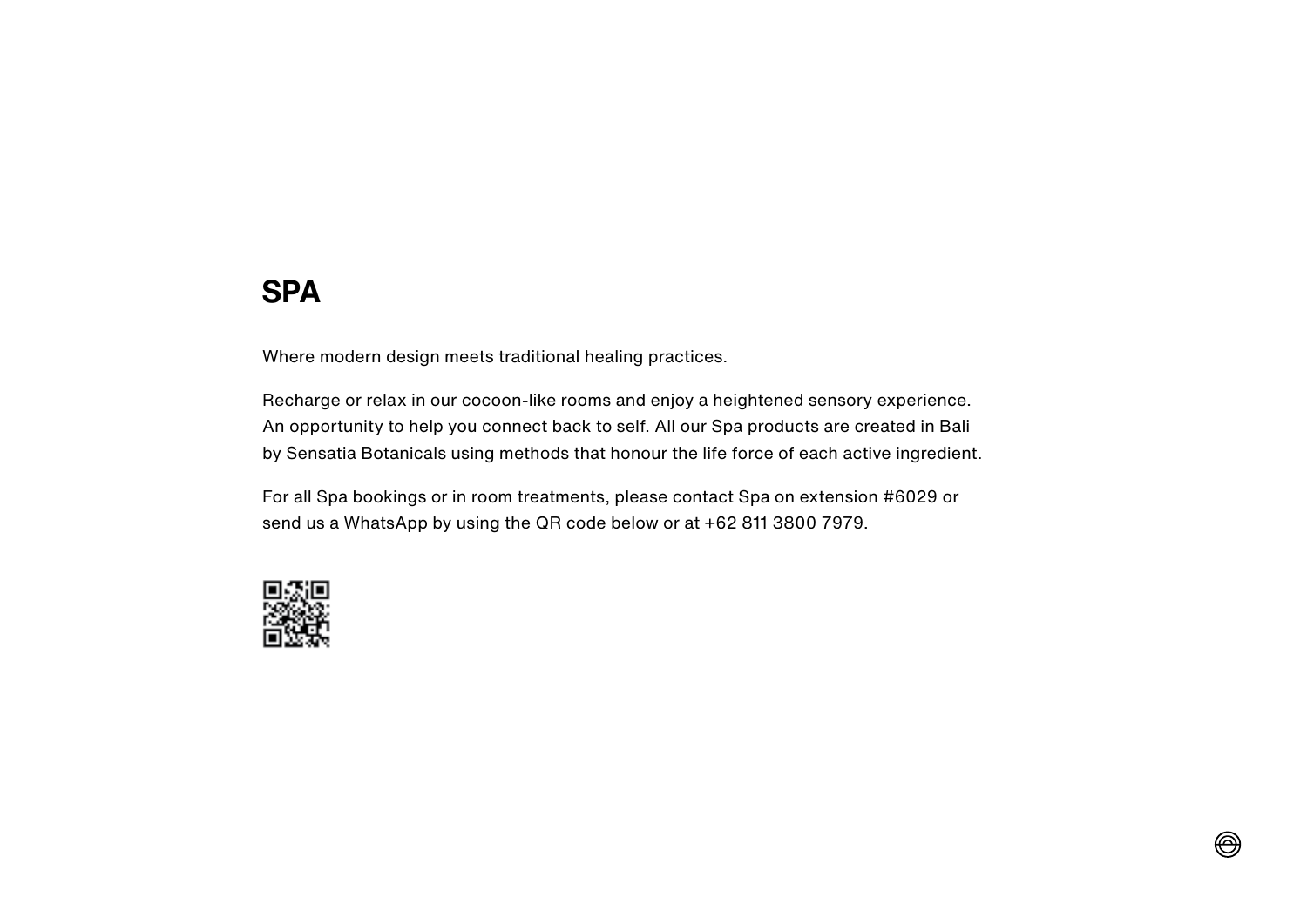## **MASSAGES**

## **SIGNATURE URUT BUGAR**

Relaxing and re-energising at the same time, our signature massage brings together the traditions of deep effleurage as well as dynamic stretches for the body.

| 75 mins | 650 |
|---------|-----|
| 90 mins | 800 |

## **CLASSIC URUT SEGAR**

A classic Indonesian massage that utilises long, fluid strokes to relieve muscle tension, improve circulation and release stress throughout your entire body.

| 75 mins | 650 |
|---------|-----|
| 90 mins | 800 |

## **DEEP TISSUE URUT URAT**

This deep tissue massage focuses on areas of chronic tension. Working within the pleasure-pain threshold and using a variety of muscle-releasing techniques, your therapist will target tense areas to bring immediate relief.

| 75 mins | 650 |
|---------|-----|
| 90 mins | 800 |

### **THAI URUT LENTUR (IN ROOM ONLY)**

### **REFLEXOLOGY URUT KAKI**

Our Thai massage is performed on the floor, with the therapist stretching you into yoga-like positions and applying deep, rhythmic pressure. A powerful massage that aligns the body's energies, improves circulation and increases flexibility while opening the heart, you will be moved, loosened and stretched in this session. Comfortable pajamas will be provided.

| 75 mins | 650 |
|---------|-----|
| 90 mins | 800 |

During reflexology pressure is applied to the reflex points on the feet in order to induce deep relaxation and stimulate the body's own healing processes.

| 60 mins | 400 |
|---------|-----|
| 90 mins | 550 |

All prices are in thousands of Rupiah and are subject to 10% Service Charge and 11% Government Tax.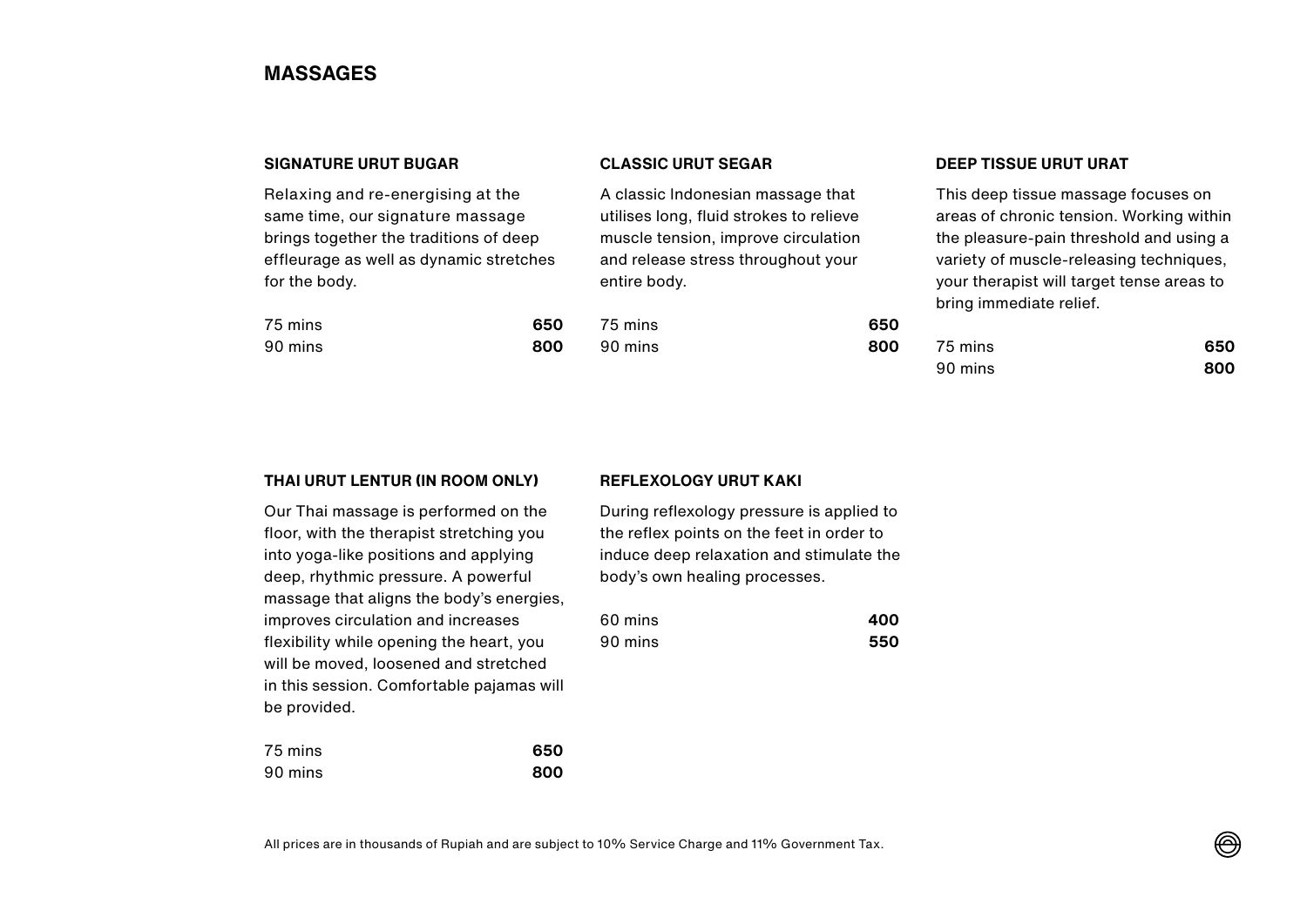## **REGENERATE**

## **ENERGY BALANCE SESSION**

Reintegrate and rebalance the spiritual and physical bodies through a combination of Reiki (a Japanese technique where hands are held lightly above on or on the body) and Balinese energy cleansing practices. A massage for the soul.

Experience a state of wakeful relaxation (alpha state) where the focus is set on removing energetic blockages, allowing you to move further into your power and light.

### 60 mins **1.300**

\*for all sessions 10% will go back into energy activation to benefit the island of bali.

⊛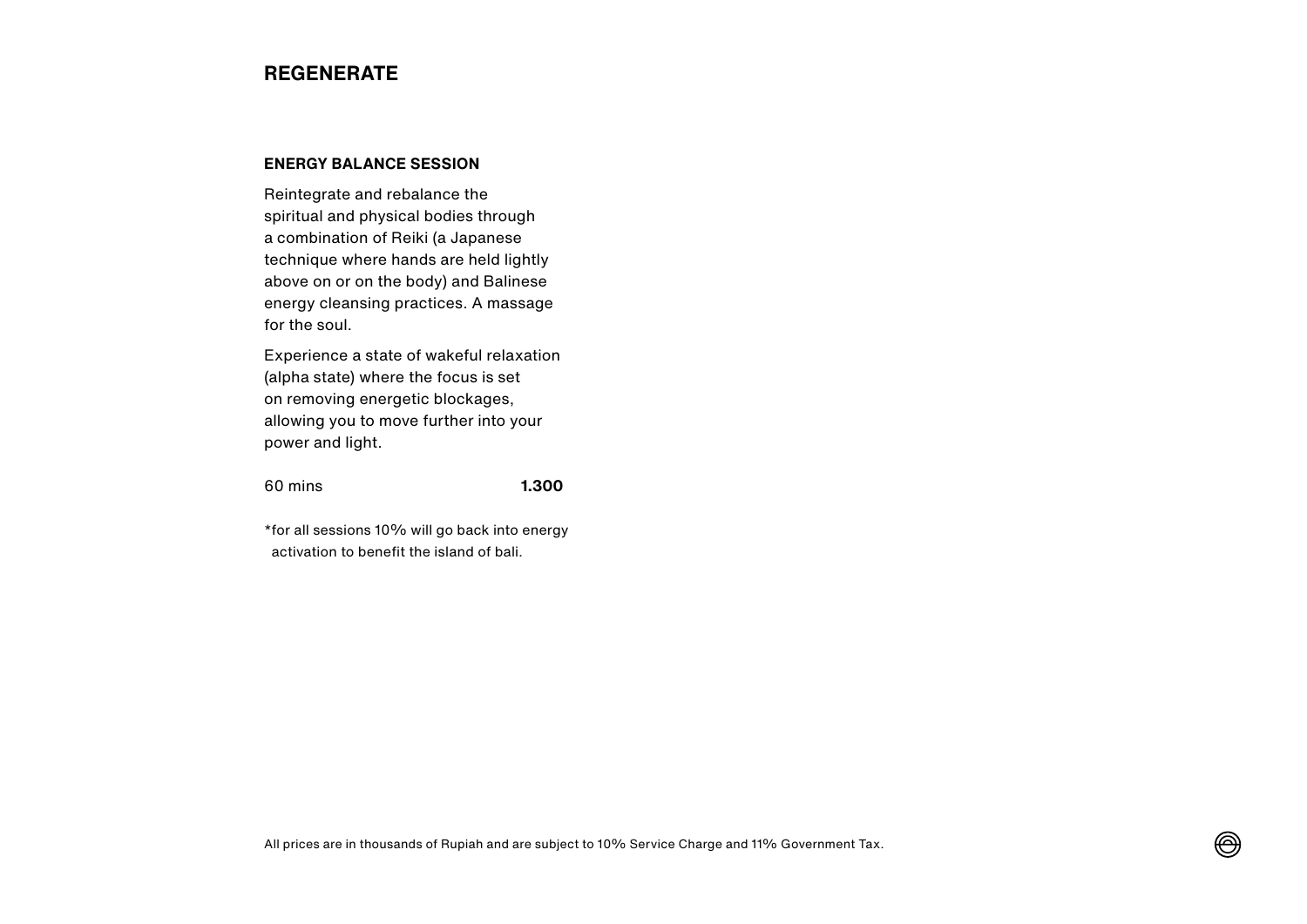## **BODY TREATMENTS**

## **TRADITIONAL MANDI LULUR**

Mandi Lulur is an ancient beauty ritual originating in the royal palaces of Central Java. A purifying bath for princesses, the scrub would soften, sweeten and lighten their skin. Ours is a delicate mix of rice powder, white turmeric, ginger, cumin and crushed dried jasmine flowers, and includes an Indonesian massage.

1hr 45 mins **900**

We harvest our wild-growing aloe vera

**AFTER-SUN SOOTHER**

from local gardens to bring effective relief to skin that has been over exposed to the elements. Depending on the extent of sun exposure, cool compresses dipped in lavender may be used to cool the surface of the skin.

## **SKIN-RENEWING SALTSCRUB**

Shed old skin cells to reveal new, healthier skin. Our salt scrub is infused with essential oils of nutmeg, bergamot and lime to nourish as it exfoliates. Rinse off the salts in a refreshing shower and finish with an enriching moisturizer to hydrate your skin.

| 45 mins          | 400 | 45 mins          | 400 |
|------------------|-----|------------------|-----|
| +30 mins massage | 650 | +30 mins massage | 650 |
| +60 mins massage | 900 | +60 mins massage | 900 |

### **SKIN-DETOXIFYING COFFEE SCRUB**

This body scrub is applied with strong, vigorous strokes to aid circulation in areas of the body that tend to feel fatigued. Infused with caffeine and cocoa, it may even help reduce the appearance of cellulite and brighten the texture of your skin with repeated use.

| 45 mins          | 400 |
|------------------|-----|
| +30 mins massage | 650 |
| +60 mins massage | 900 |